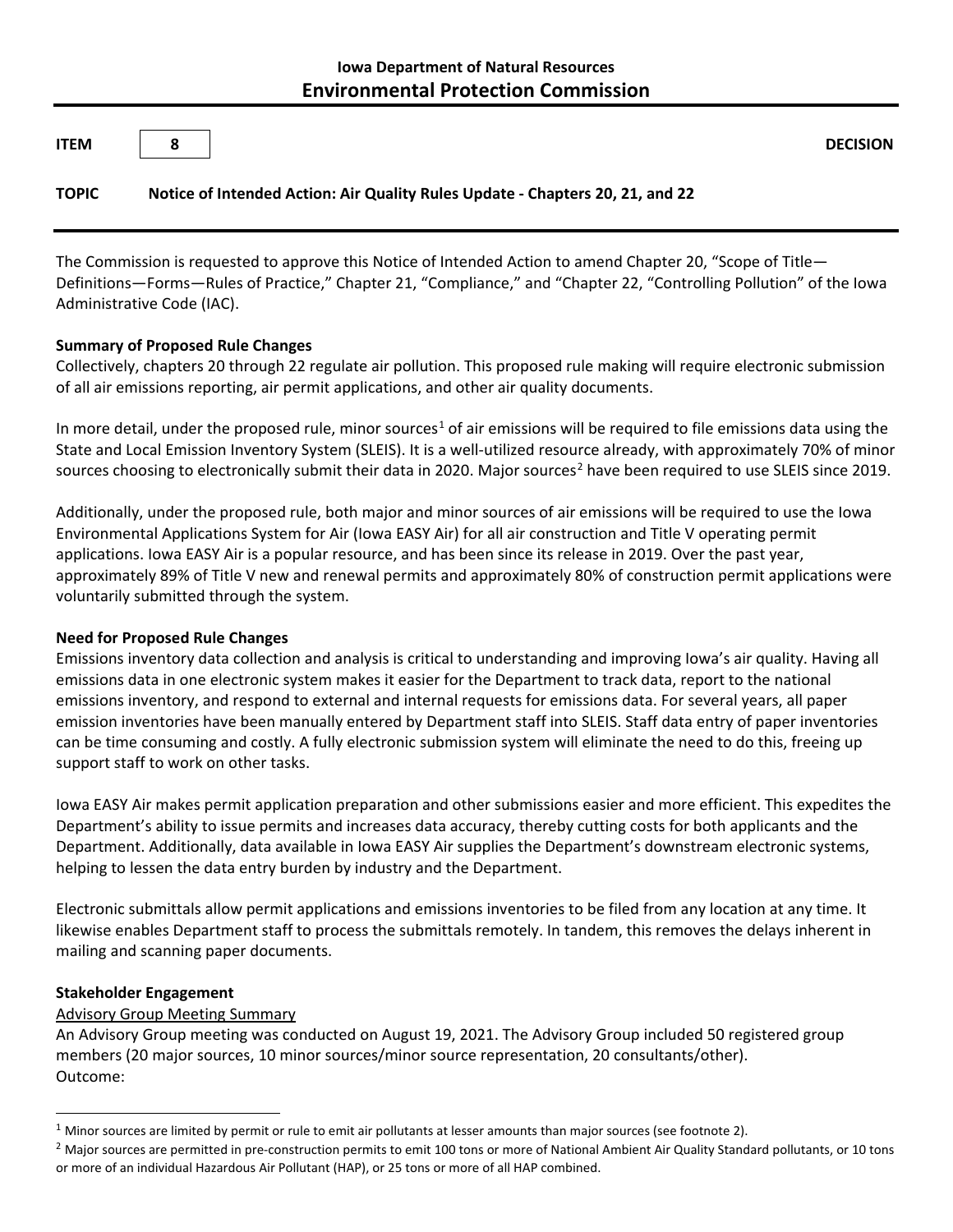- None of the attendees expressed opposition to requiring electronic submittals.
- Some revisions to the proposed rule language were recommended and made. No input was provided regarding an effective date for requiring electronic submittals.
- The Department was asked to provide additional information regarding the number of and cost for data entry of air quality paper applications and inventories. This information was provided on September 7. Tracking data was available only for paper applications. The annual cost for data entry of paper applications into Iowa EASY Air was estimated at \$61,000.

#### Informal Comment Period Summary

The first rule draft was made available on July 22, 2021. Stakeholder engagement lasted through September 6. Suggested clarifications to the draft rules were received at the August 19 Advisory Group meeting. Subsequent to the meeting, three written comments were received through email, none of which were opposed to the draft rulemaking.

A revised draft of the rule was made available on September 7 and the informal comment period was extended through September 17. One comment was received, from the Iowa Association of Business and Industry (ABI), who notified the Department that they had sent the draft documents to their members and received one positive comment supporting the latest version of the draft rule. ABI did not receive any negative feedback from members on the proposal.

#### **Public Comments and Public Hearing**

If the Commission approves the proposed rulemaking, the Department will hold a public hearing on Monday, February 14, 2022, at 1:00 p.m., in which participants may participate virtually and by phone. Persons who wish to attend the public hearing should contact Christine Paulson a[t christine.paulson@dnr.iowa.gov](mailto:christine.paulson@dnr.iowa.gov) or by phone at 515-725-9510. The public hearing information will be published in the Iowa Administrative Bulletin on January 12, 2022, and will also be provided through the Air Quality e-newsletter (GovDelivery) and on the air quality public input webpage [\(iowadnr.gov/airpublicinput\)](http://www.iowadnr.gov/airpublicinput). The Department will accept written public comments until 4:30 p.m. on February 14, 2022.

Christine Paulson, Environmental Specialist Senior Program Development and Support Section, Air Quality Bureau Environment Services Division

Memo date: November 29, 2021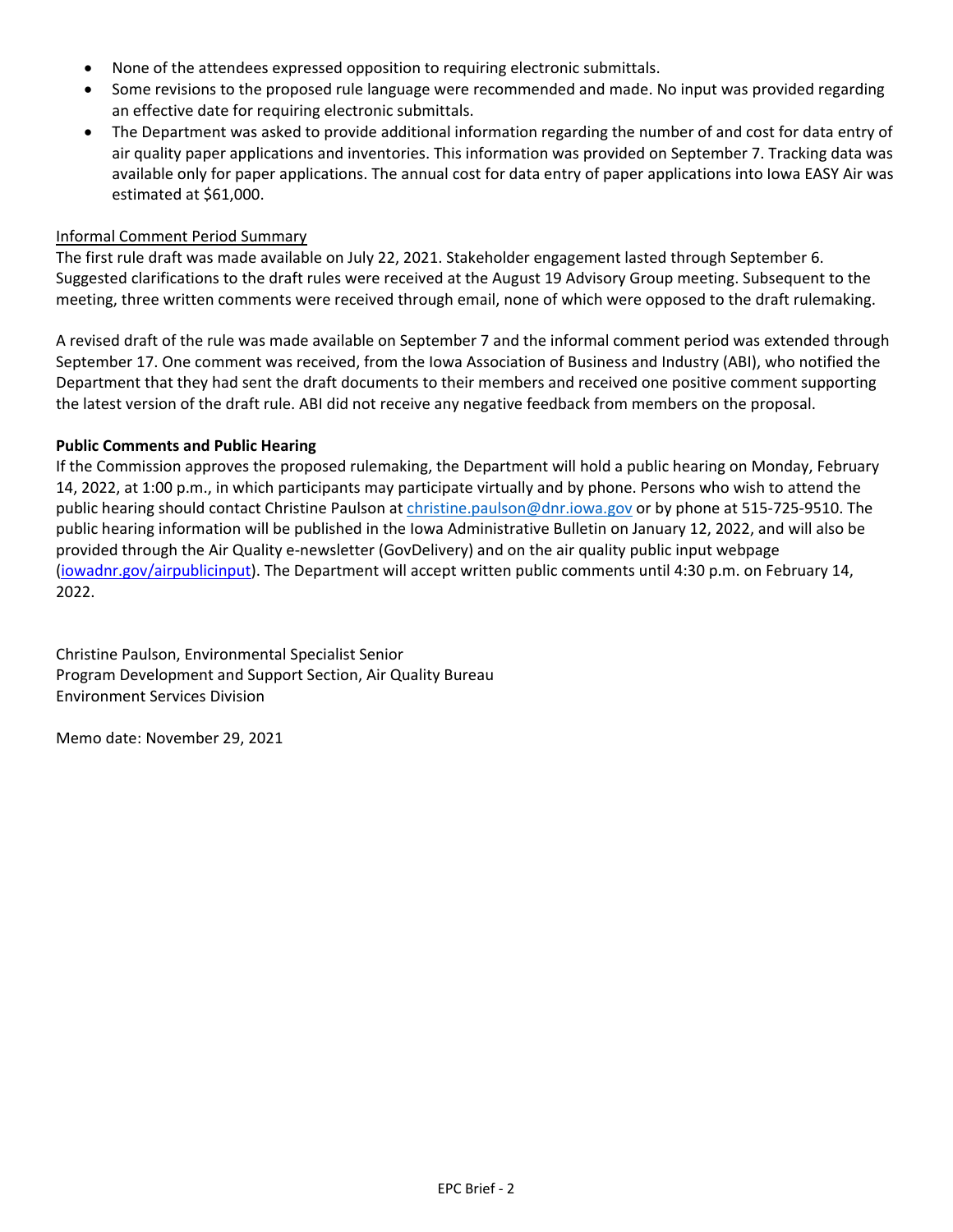# **Administrative Rules JOBS IMPACT STATEMENT**

#### **1. BACKGROUND INFORMATION**

| Agency:                                                 | Environmental Protection Commission (Commission)/<br>Department of Natural Resources (Department)                                                                                                                                                                                                         |  |
|---------------------------------------------------------|-----------------------------------------------------------------------------------------------------------------------------------------------------------------------------------------------------------------------------------------------------------------------------------------------------------|--|
| <b>IAC Citation:</b><br>567 IAC Chapters 20, 21, and 22 |                                                                                                                                                                                                                                                                                                           |  |
| <b>Agency Contact:</b>                                  | Christine Paulson at (515) 725-9510; christine.paulson@dnr.iowa.gov                                                                                                                                                                                                                                       |  |
| <b>Statutory Authority:</b>                             | lowa Code sections 455B.133 and 455B.134.                                                                                                                                                                                                                                                                 |  |
| Objective:                                              | The proposed rule will increase government efficiency and reduce programmatic costs by<br>requiring the electronic submission of air quality documents.                                                                                                                                                   |  |
| Summary:                                                | The proposed rule will require both major and minor sources of air emissions to file emissions<br>data into the State and Local Emission Inventory System, and to submit all air construction and<br>Title V operating permit applications through the Iowa Environmental Applications System for<br>Air. |  |

### **2. JOB IMPACT ANALYSIS**

*Fill in this box if impact meets these criteria:*

 $\boxtimes$  No Job Impact on private sector jobs and employment opportunities in the State. *(If you make this determination, you must include the following statement in the preamble to the rule: "After analysis and review of this rulemaking, no impact on jobs has been found.")*

**Explanation:** After analysis and review of this rule making, the amendments will have a neutral impact on private-sector jobs. As described above, the proposed rule ultimately benefits the private sector by streamlining the implementation of air quality programs.

*Fill in this box if impact meets either of these criteria:*

Positive Job Impact on private sector jobs and employment opportunities in the State.

Negative Job Impact on private sector jobs and employment opportunities in the State.

*Description and quantification of the nature of the impact the proposed rule will have on private sector jobs and employment opportunities:*

*Categories of jobs and employment opportunities that are affected by the proposed rule:* 

*Number of jobs or potential job opportunities:*

*Regions of the state affected:*

*Additional costs to the employer per employee due to the proposed rule: (if not possible to determine, write "Not Possible to Determine.")*

### **3. COST-BENEFIT ANALYSIS**

The Agency has taken steps to minimize the adverse impact on jobs and the development of new employment opportunities before proposing a rule. See the following Cost-Benefit Analysis:

No other less intrusive or less expensive method exists for achieving the purpose of the proposed rule.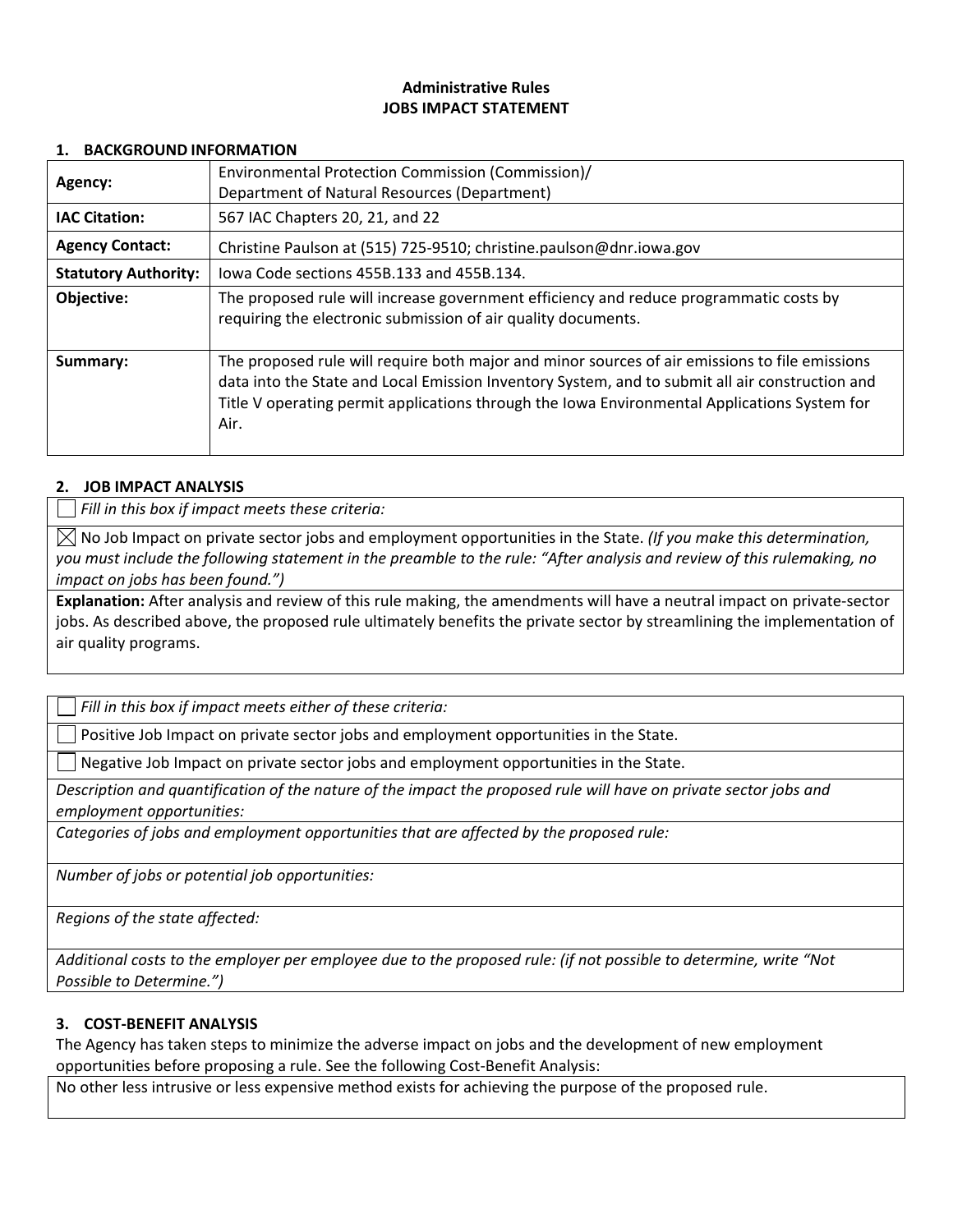## **4. FISCAL IMPACT**

Please see the Fiscal Impact Statement for an identification and description of costs the Department anticipates state agencies, local governments, the public, and the regulated entities, including regulated businesses and self-employed individuals, will incur from implementing and complying with the proposed rule.

## **5. PREAMBLE**

The information collected and included in this Jobs Impact Statement must be included in the preamble of the proposed rule, written in paragraph form. For rules that have no impact on jobs (see the first box in number 2 above), the following statement must be included in the preamble: "After analysis and review of this rulemaking, no impact on jobs has been found."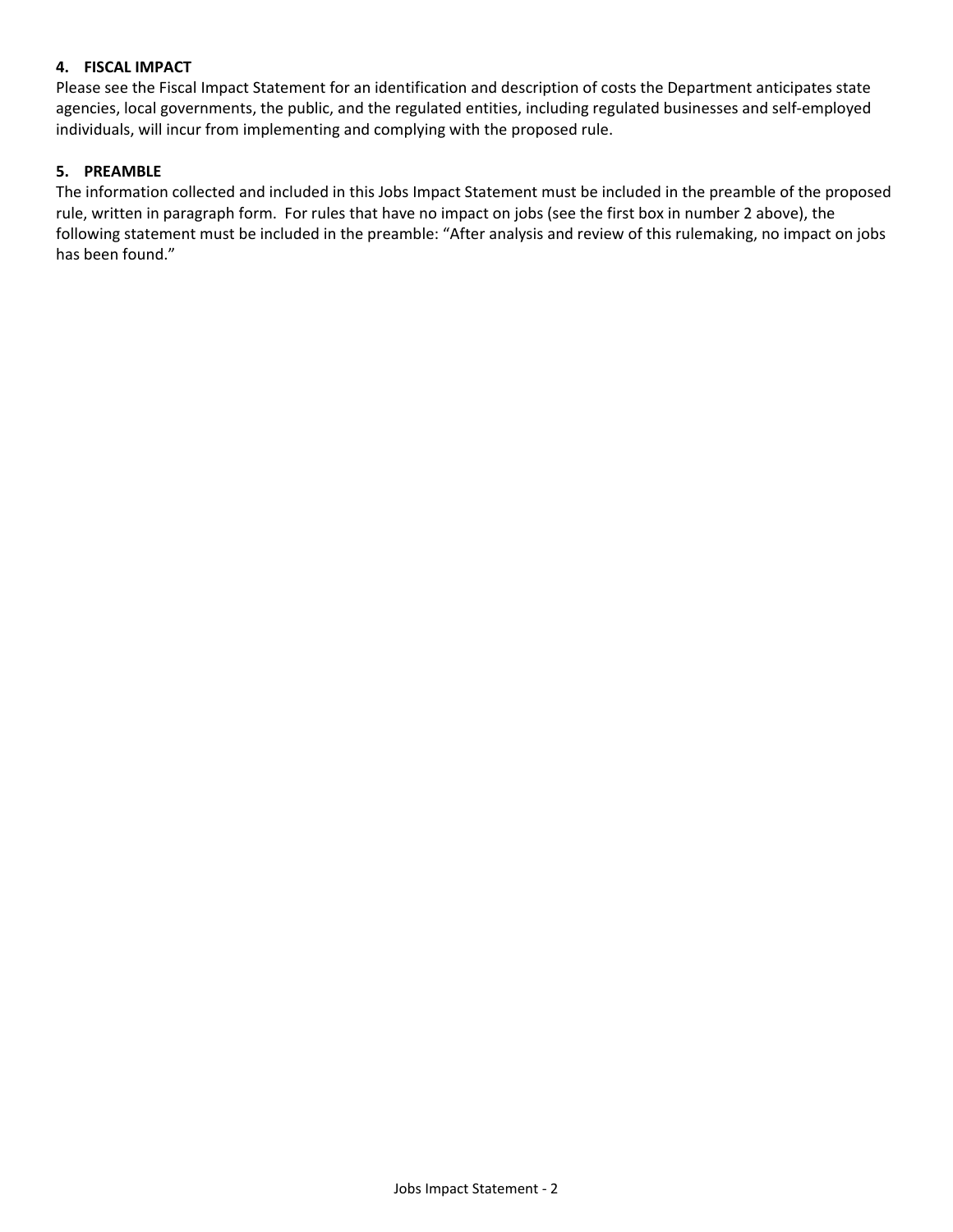#### **Administrative Rule Fiscal Impact Statement**

**Agency:** Environmental Protection Commission (Commission) / Department of Natural Resources (Department) **IAC Citation:** 567 IAC Chapters 20, 21, and 22

**Agency Contact:** Christine Paulson at (515) 725-9510; [christine.paulson@dnr.iowa.gov](mailto:christine.paulson@dnr.iowa.gov)

**Summary of the Rule:** The proposed rule will require both major and minor sources of air emissions to file emissions data into the State and Local Emission Inventory System, and to submit all air construction and Title V operating permit applications through the Iowa Environmental Applications System for Air.

*Fill in this box if impact meets these criteria:*

 $\boxtimes$  No Fiscal Impact to the State.

Fiscal Impact of less than \$100,000 annually or \$500,000 over 5 years.

Fiscal Impact cannot be determined.

**Brief Explanation:** The Department will use its existing budget and resources to implement the rule.

#### *Assumptions:*

*Describe how estimates were derived:*

*Estimated Impact to the State by Fiscal Year*

|                                     | Year 1 (FY) | Year 2 (FY) |
|-------------------------------------|-------------|-------------|
| <b>Revenue by Each Source:</b>      |             |             |
| <b>GENERAL FUND</b>                 | \$0         | \$0         |
| <b>FEDERAL FUNDS</b>                | \$0         | \$0         |
| Other (specify)                     | \$0         | \$0         |
| <b>TOTAL REVENUE</b>                | \$0         | \$0         |
| <b>Expenditures:</b>                |             |             |
| <b>GENERAL FUND</b>                 | \$0         | \$0         |
| <b>FEDERAL FUNDS</b>                | \$0         | \$0         |
| Other (specify) Air Contaminant Fee | \$0         | \$0         |
| <b>TOTAL EXPENDITURES</b>           | \$0         | \$0         |

### *NET IMPACT*

 $\vert \ \vert$  This rule is required by State law or Federal mandate. *Please identify the state or federal law:*

 $\vert \ \vert$  Funding has been provided for the rule change. *Please identify the amount provided and the funding source:*

 $\boxtimes$  Funding has not been provided for the rule.

*Please explain how the agency will pay for the rule change:* The Department will use existing resources to implement the proposed rule.

*Fiscal impact to persons affected by the rule:* None.

*Fiscal impact to Counties or other Local Governments (required by Iowa Code 25B.6):* Linn County and Polk County have state-approved local air quality programs, and may adopt changes to their ordinances and procedures that mirror changes to state rules. Local governments subject to air quality permitting or emissions inventory reporting requirements will also be required to use the electronic systems.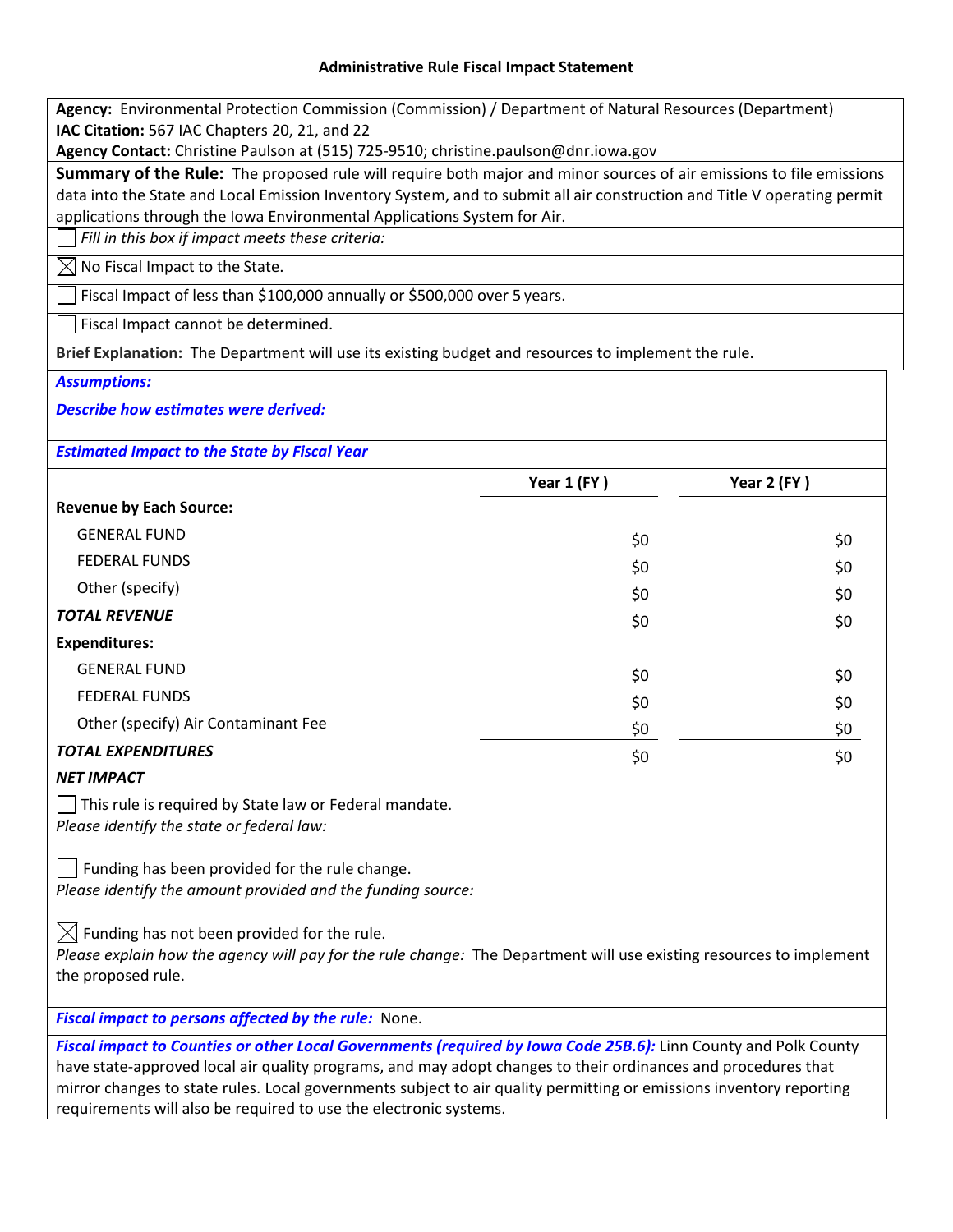# **ENVIRONMENTAL PROTECTION COMMISSION [567]**

#### **Notice of Intended Action**

#### **Rule making related to air quality**

The Environmental Protection Commission (Commission) hereby proposes to amend Chapter 20, "Scope of Title—Definitions," Chapter 21, "Compliance," and "Chapter 22, "Controlling Pollution".

## *Legal Authority for Rule Making*

This rule making is adopted under the authority provided in Iowa Code sections 455B.133 and 455B.134.

### *State or Federal Law Implemented*

This rule making implements, in whole or in part, Iowa Code sections 455B.133 and 455B.134.

## *Purpose and Summary*

Collectively, chapters 20 through 22 regulate air pollution. This proposed rule making will require the electronic submittal of all air emissions reporting, air permit applications, and other air quality documents. In brief, electronic submittals will increase government efficiencies and reduce the Department of Natural Resources' (Department) programmatic costs. Electronic submittals allow permit applications and emissions inventories to be filed from any location at any time. It also enables Department staff to timely review and process the submittals regardless of staff's work location. In tandem,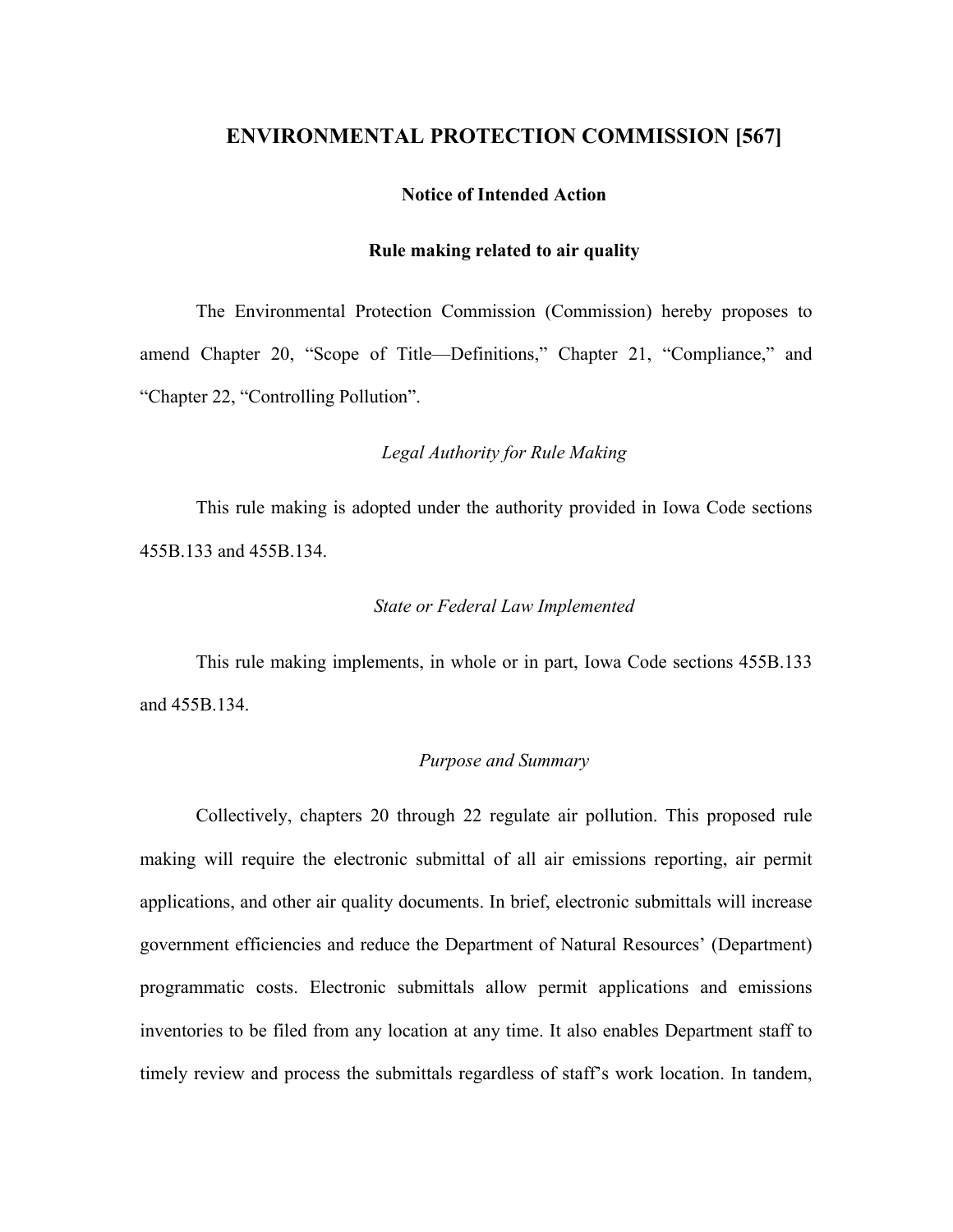this removes the delays and costs inherent in mailing and scanning paper documents.

In more detail, under the proposed rule, minor sources of air emissions will be required to file emissions data into the State and Local Emission Inventory System (SLEIS). SLEIS is a well-utilized resource already, with approximately 70% of minor sources choosing to electronically submit their data in 2020. Major sources have been required to use SLEIS since 2019.

Emissions inventory data collection and analysis is critical to understanding and improving Iowa's air quality. Having all emissions data in one electronic system makes it easier for the Department to track data, report to the national emissions inventory, and respond to external and internal requests for emissions data. For several years, all paper emission inventories have been manually entered by Department staff into SLEIS. Staff data entry of paper inventories can be time consuming and costly. A fully electronic submission system will eliminate the need to do this, freeing up support staff to work on other tasks.

Similarly, under the proposed rule, both major and minor sources of air emissions will be required to use the Iowa Environmental Applications System for Air (Iowa EASY Air) for all air construction and Title V operating permit applications. Iowa EASY Air is also a popular resource, and has been since its release in 2019. Over the past year, approximately 89% of Title V new and renewal permits and approximately 80% of construction permit applications have been voluntarily submitted through the system.

Iowa EASY Air makes air construction and Title V operating permit application preparation and other submissions easier and more efficient for the regulated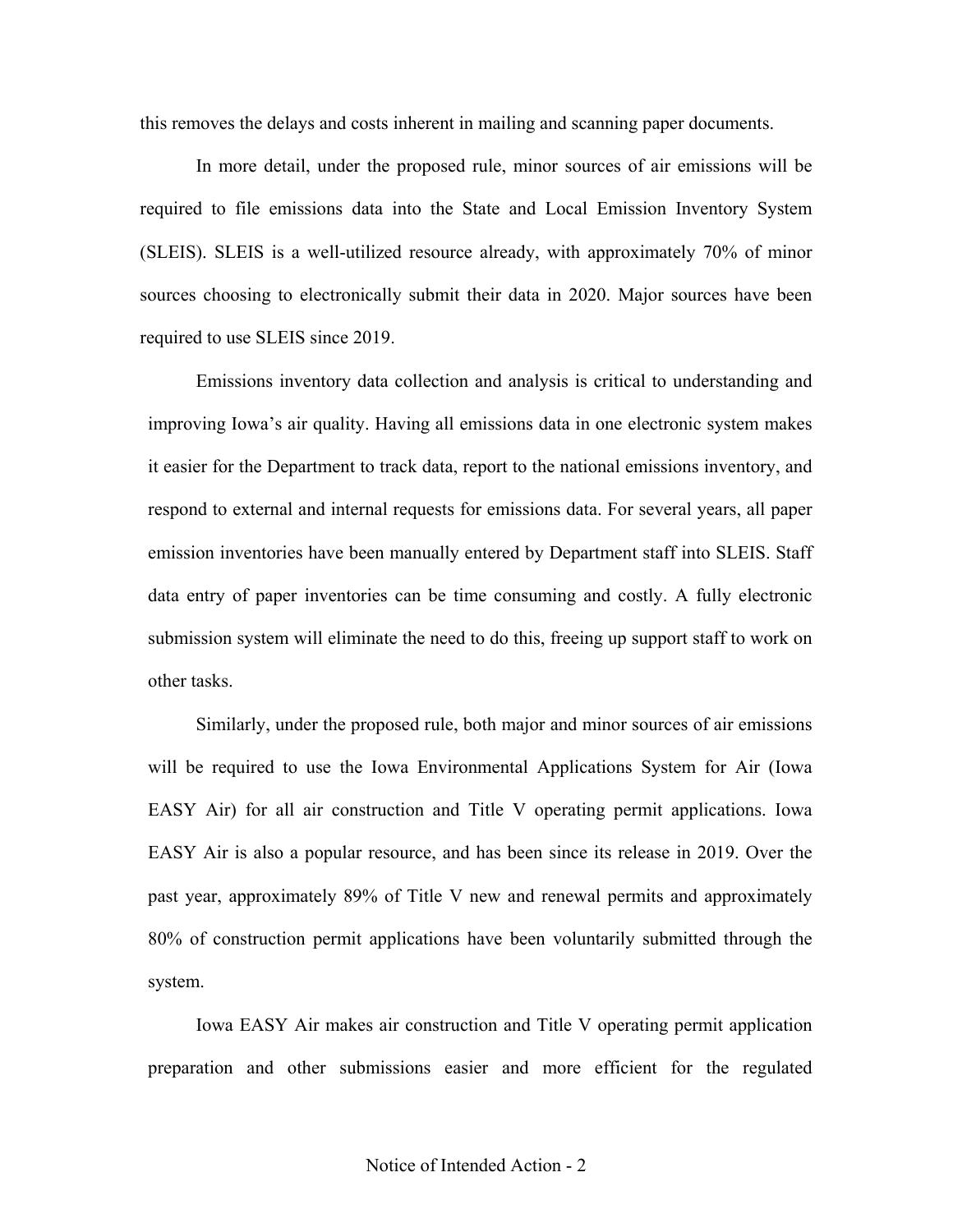community. The Department issues over 2,000 air quality permits every year. Over time, Iowa EASY Air has increased the Department's permit review and issuance rate and data accuracy, thereby cutting costs for both applicants and the Department. Additionally, data available in Iowa EASY Air supplies the Department's downstream electronic systems, helping to lessen the data entry burden by industry and the Department.

The Department will continue to offer training, outreach, and helpdesk assistance to all system users.

# *Fiscal Impact*

This rule making has no fiscal impact to the State of Iowa. A copy of the fiscal impact statement is available from the Department upon request.

## *Jobs Impact*

After analysis and review of this rule making, no impact on jobs has been found. A copy of the jobs impact statement is available from the Department upon request.

## *Waivers*

Any person who believes that the application of the discretionary provisions of this rule making would result in hardship or injustice to that person may petition the Department for a waiver of the discretionary provisions, if any, pursuant to 561—Chapter 10.

# *Public Comment*

Any interested person may submit written comments concerning this proposed rule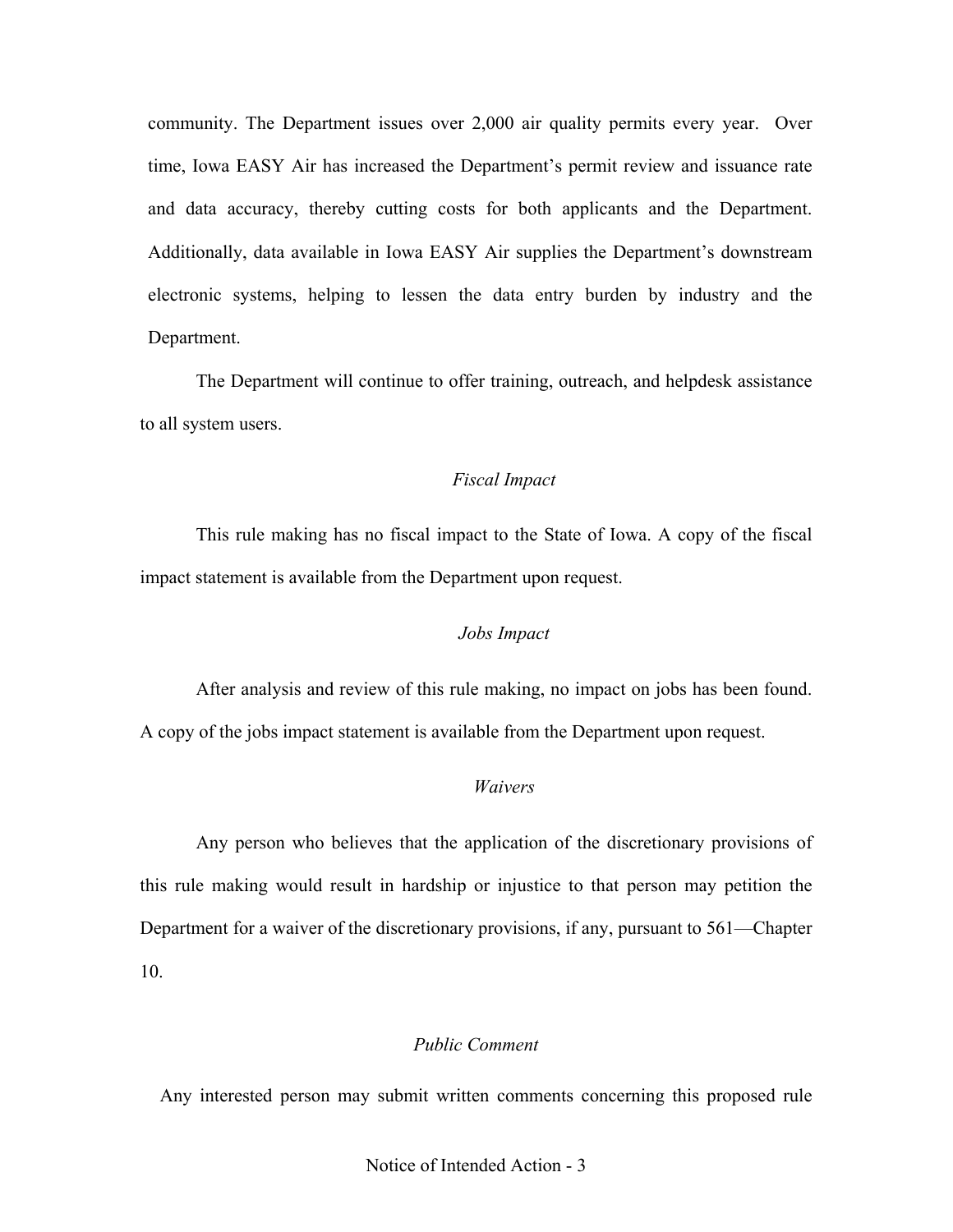making. Written comments in response to this rule making must be received by the Department no later than 4:30 p.m. on February 14, 2022. Comments should be directed to:

Christine Paulson Department of Natural Resources Wallace State Office Building 502 East 9th Street Des Moines, Iowa 50319 Email: [christine.paulson@dnr.iowa.gov](about:blank)

# *Public Hearing*

A public hearing at which persons may present their views orally will be held as follows. Persons who wish to participate in the virtual hearing/conference call should contact Christine Paulson at [christine.paulson@dnr.iowa.gov.](about:blank) A conference call number and login instructions will be provided prior to the hearing. Persons who wish to make oral comments at the public hearing should submit a request to Ms. Paulson prior to the hearing to facilitate an orderly hearing.

Monday, February 14, 2022 1 to 2 p.m. Virtual hearing/teleconference

Persons who wish to make oral comments at the public hearing will be asked to state their names for the record and to confine their remarks to the subject of this proposed rule making.

Any persons who intend to participate in the hearing and have special requirements, such as those related to hearing or vision impairments, should contact the Department and advise of specific needs.

*Review by Administrative Rules Review Committee*

The Administrative Rules Review Committee, a bipartisan legislative committee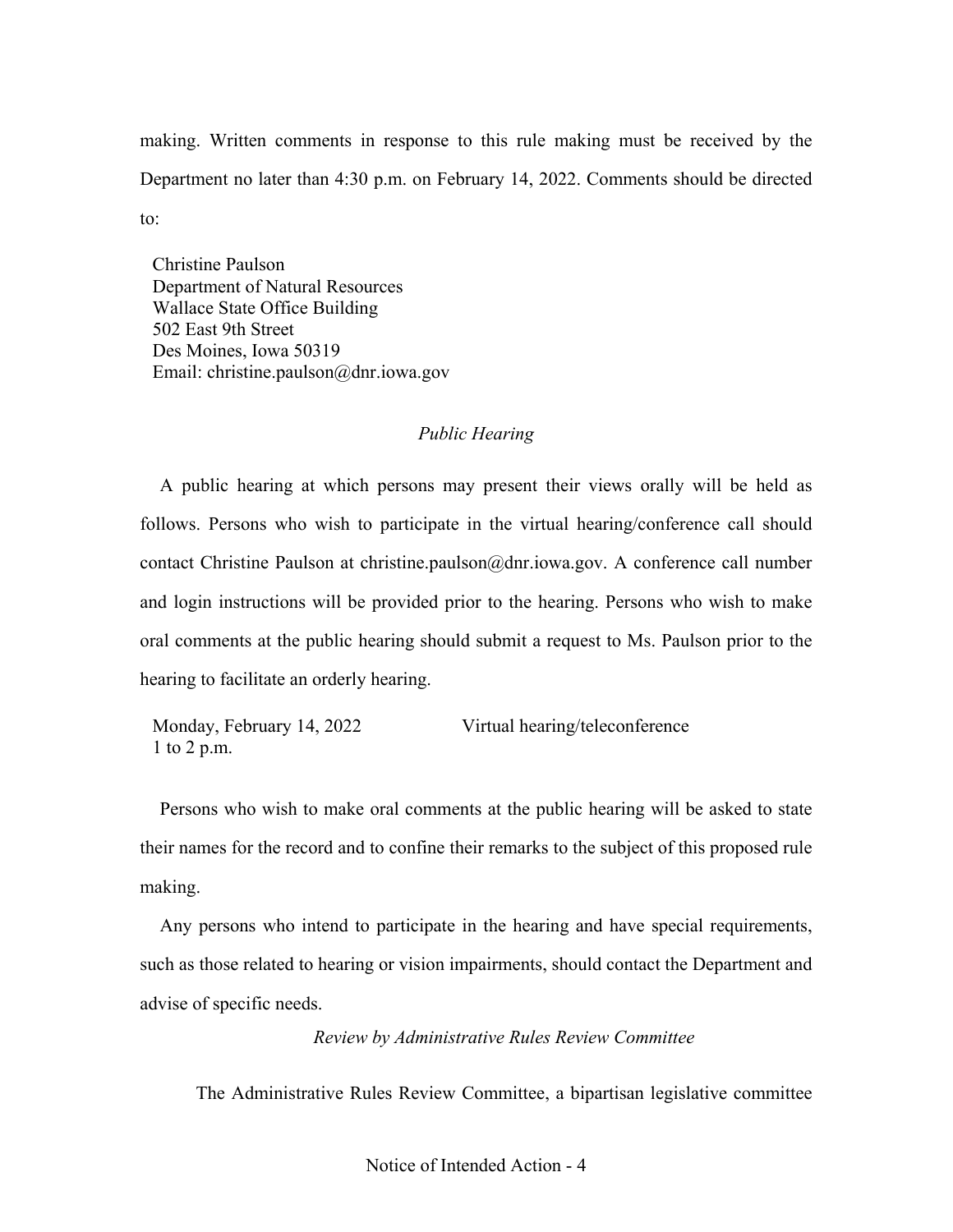which oversees rule making by executive branch agencies, may, on its own motion or on written request by any individual or group, review this rule making at its [regular monthly](about:blank)  [meeting](about:blank) or at a special meeting. The Committee's meetings are open to the public, and interested persons may be heard as provided in Iowa Code section 17A.8(6).

The following rule-making actions are proposed:

**ITEM 1.** Amend **567—20.2(455B)**, definition of "Electronic format," as follows:

*"Electronic format," "electronic submittal,"* and *"electronic submittal format,"* for purposes of the rules in 567—Chapters 20 through 35, mean a software, Internetbased, or other electronic means specified by the department for submitting air quality information or fees to the department related to, but not limited to, applications, certifications, determination requests, emissions inventories, forms, notifications, payments, permit applications and registrations. References to these information submittal methods in 567—Chapters 20 through 35 may, as specified by the department, include electronic submittal as stated in the applicable administrative rules.

**ITEM 2.** Amend subrule **21.1(3)** as follows:

**21.1(3)** *Emissions inventory.* The person responsible for equipment as defined herein shall provide information on fuel use, materials processed, air contaminants emitted (including greenhouse gases as "greenhouse gas" is defined in rule 567— 20.2(455B)), estimated rate of emissions, periods of emissions or other air pollution information to the director upon the director's written request for use in compiling and maintaining an emissions inventory for evaluation of the air pollution situation in the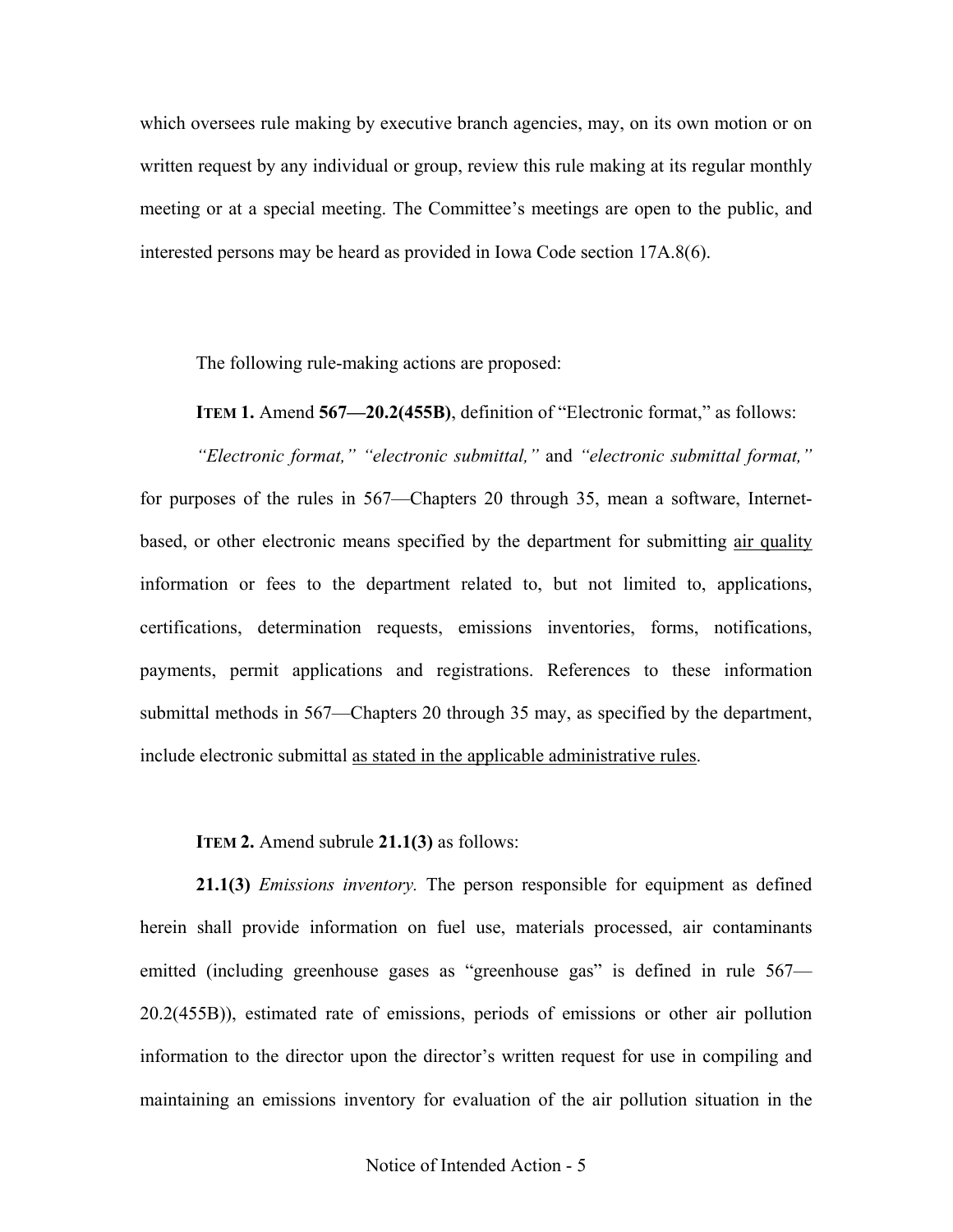state and its various parts. The Until December 31, 2022, the information requested shall be submitted on forms or by electronic format specified by the department. On or after January 1, 2023, the information requested shall be submitted in the electronic format specified by the department, if electronic submittal is provided. All information in regard to both actual and allowable emissions shall be public records, and any publication of such data shall be limited to actual and allowable air contaminant emissions.

**ITEM 3.** Amend subrule **22.1(3)**, introductory paragraphs, as follows:

**22.1(3)** *Construction permits.* The owner or operator of a new or modified stationary source shall apply for a construction permit. One Until December 31, 2022, one copy of a construction permit application for a new or modified stationary source shall be presented or mailed to the air quality bureau of the department of natural resources. Alternatively, the owner or operator may apply for a construction permit for a new or modified stationary source through the electronic submittal format specified by the department. References to "application(s)," "certification(s)," "determination request(s)," "emissions inventory(ies)," "fees," "form(s)," "notification(s)," "payment(s)," "permit application(s)," and "registration(s)" in rules  $567 - 22.1(455B)$  through  $567 - 12.1(455B)$ [22.10\(](about:blank)455B) may, as specified by the department, include electronic submittal.

An Until December 31, 2022, an owner or operator applying for a permit as required pursuant to rule [567—31.3\(](about:blank)455B) (nonattainment new source review) or rule [567—33.3\(](about:blank)455B) (prevention of significant deterioration (PSD)) shall present or mail to the department one hard copy of a construction permit application to the address specified above and, upon request from the department, shall also submit one electronic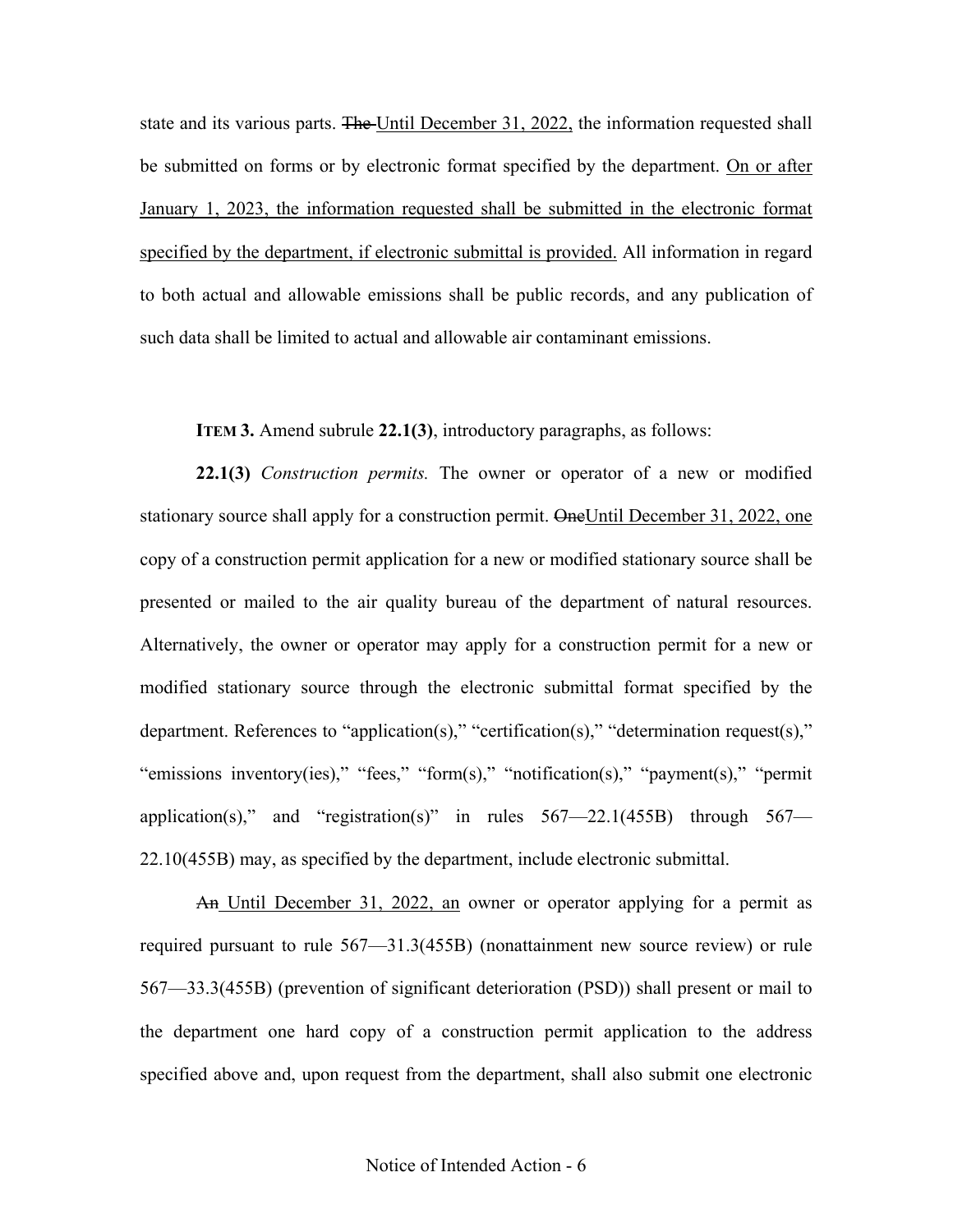copy and one additional hard copy of the application.

Application submission methods may include, but are not limited to, U.S. Postal Service, private parcel delivery services, and hand delivery. Applications are not required to be submitted by certified mail.

The owner or operator of any new or modified industrial anaerobic lagoon shall apply for a construction permit as specified in this subrule and as provided in [567—](about:blank) [Chapter 22.](about:blank) The owner or operator of a new or modified anaerobic lagoon for an animal feeding operation shall apply for a construction permit as provided in [567—Chapter 65.](about:blank)

On or after January 1, 2023, construction permit applications, including the information referenced above and in rules [567—22.1\(](about:blank)455B) through [567—22.10\(](about:blank)455B), shall be submitted in the electronic format specified by the department, if electronic submittal is provided.

**ITEM 4.** Amend rule **567—22.105(455B)** as follows:

## **567—22.105(455B) Title V permit applications.**

**22.105(1)** *Duty to apply.* For each source required to obtain a Title V operating permit, the owner or operator or designated representative, where applicable, shall, until December 31, 2022, present or mail a complete and timely permit application in accordance with this rule to the following locations: Iowa Department of Natural Resources, Air Quality Bureau, 502 East 9th Street, Des Moines, Iowa 50319 (one copy); and U.S. EPA Region VII, 11201 Renner Boulevard, Lenexa, Kansas 66219 (one copy); and, if applicable, the local permitting authority, which is either Linn County Public Health Department, Air Quality Division, 501 13th Street NW, Cedar Rapids, Iowa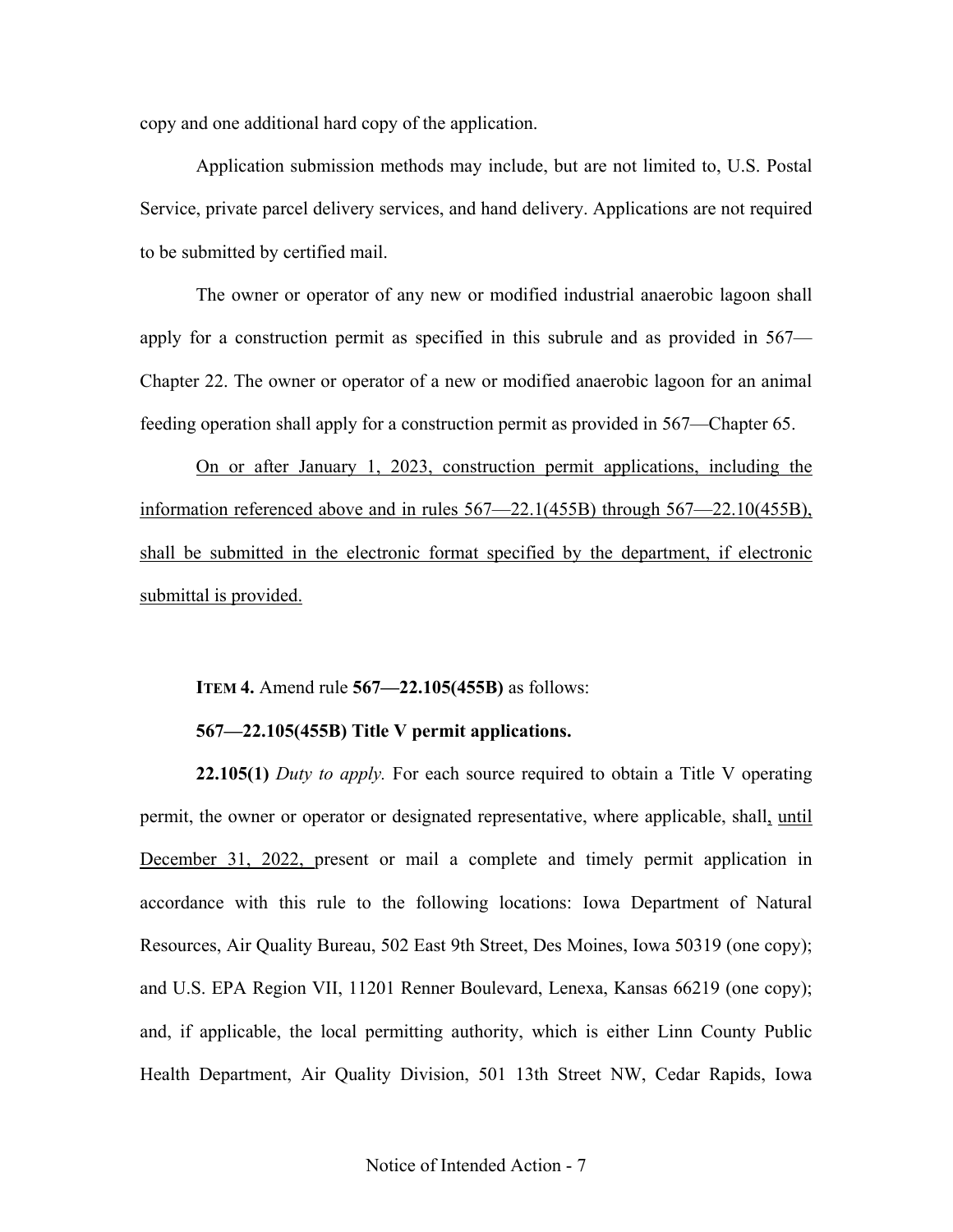52405 (one copy); or Polk County Public Works, Air Quality Division, 5885 NE 14th Street, Des Moines, Iowa 50313 (one copy). Application submission methods may include, but are not limited to, U.S. Postal Service, private parcel delivery services, or hand delivery. Applications are not required to be submitted by certified mail.

Alternatively, an owner or operator may submit a complete and timely application through the electronic submittal format specified by the department.

On or after January 1, 2023, Title V operating permit applications, including the information referenced above and in rules [567—22.10](about:blank)0(455B) through [567—](about:blank) [22.116\(](about:blank)455B), shall be submitted in the electronic format specified by the department, if electronic submittal is provided. An owner or operator of a source required to obtain a Title V permit pursuant to subrule 22.101(1) shall submit all required fees as required in 567—Chapter 30.

*a.* to *b.* No change

**22.105(2)** *Standard application form and required information.* To apply for a Title V permit, applicants shall, until December 31, 2022, complete the standard permit application form available only from the department and supply all information required by the filing instructions found on that form. Alternatively, an owner or operator may submit a complete and timely application through the electronic submittal format specified by the department.

On or after January 1, 2023, the standard application form shall be submitted in the electronic format specified by the department, if electronic submittal is provided. The information submitted must be sufficient to evaluate the source and its application and to determine all applicable requirements and to evaluate the fee amount required by rule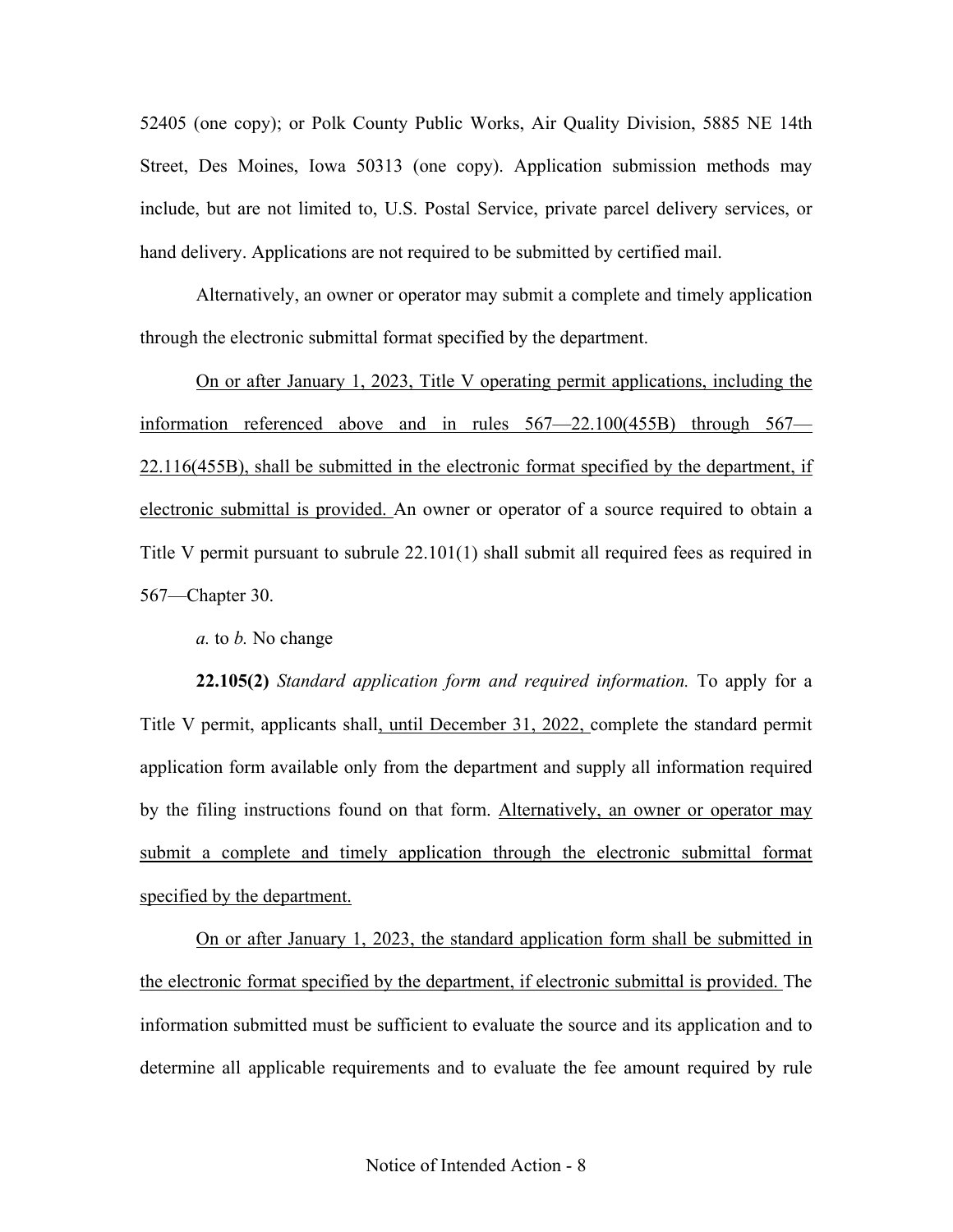567—30.4(455B).

If a source is not a major source and is applying for a Title V operating permit solely because of a requirement imposed by paragraphs 22.101(1)*"c"* and *"d,"* then the information provided in the operating permit application may cover only the emissions units that trigger Title V applicability.

The applicant shall submit the information called for by the application form for each emissions unit to be permitted, except for activities which are insignificant according to the provisions of rule 567—22.103(455B). The applicant shall provide a list of all insignificant activities and specify the basis for the determination of insignificance for each activity.

Nationally Unless otherwise specified in subrule 22.128(4), nationally standardized forms shall be used for the acid rain portions of permit applications and compliance plans, as required by regulations promulgated under Title IV of the Act. The standard application form and any attachments shall require that the following information be provided:

*a.* to *j.* No change.

**22.105(3)** to **22.105(5).** No change.

**ITEM 5.** Amend subrule **22.128(4)** as follows:

**22.128(4)** *Submission of copies.* One copy of all permit applications shall, until December 31, 2022, be presented or mailed to the air quality bureau of the department of natural resources. Alternatively On or after January 1, 2023, the designated representative may shall submit the application in the electronic format specified by the department, if